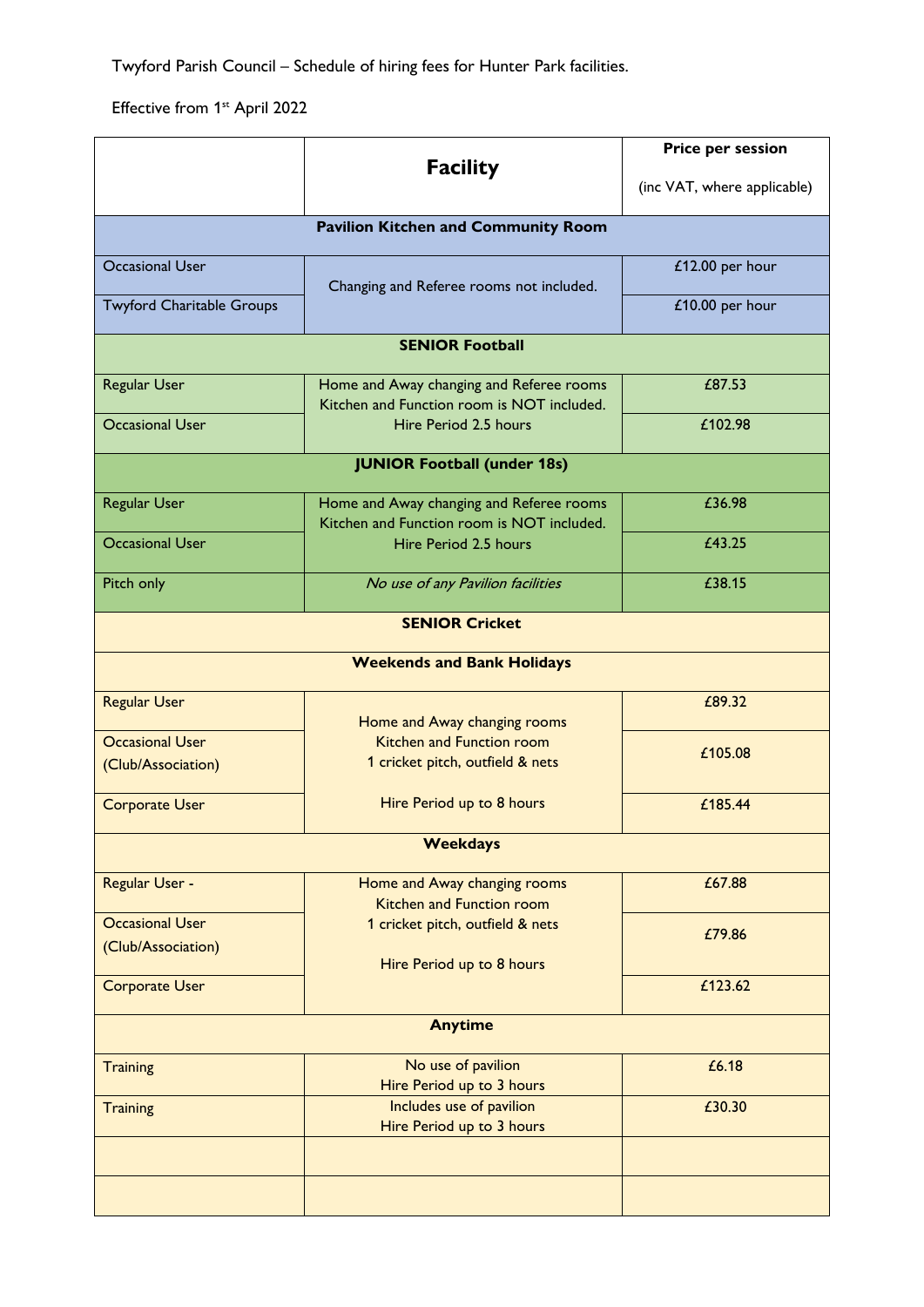Twyford Parish Council – Schedule of hiring fees for Hunter Park facilities.

Effective from 1<sup>st</sup> April 2022

| <b>LADIES Cricket</b><br><b>Weekends and Bank Holidays</b> |                                                                  |        |
|------------------------------------------------------------|------------------------------------------------------------------|--------|
|                                                            |                                                                  |        |
| <b>Occasional User</b>                                     | 1 cricket pitch, outfield & nets                                 | £54.73 |
|                                                            | Hire Period up to 6 hours                                        |        |
|                                                            | <b>Weekdays</b>                                                  |        |
| <b>Regular User</b>                                        | Home and Away changing rooms<br>Kitchen and Function room        | £37.51 |
| <b>Occasional User</b>                                     | 1 cricket pitch, outfield & nets                                 | £44.13 |
|                                                            | Hire Period up to 6 hours                                        |        |
|                                                            | <b>Anytime</b>                                                   |        |
| <b>Training</b>                                            | No use of pavilion<br>Hire Period up to 3 hours                  | £6.18  |
| <b>Training</b>                                            | Includes use of pavilion<br>Hire Period up to 3 hours            | £30.30 |
|                                                            | <b>JUNIOR Cricket</b>                                            |        |
|                                                            |                                                                  |        |
|                                                            | <b>Weekday, Weekends and Bank Holidays</b>                       |        |
| <b>Regular User</b>                                        | Home and Away changing rooms<br>Kitchen and Function room        | £37.51 |
| <b>Occasional User</b>                                     | 1 cricket pitch, outfield & nets<br>Hire Period up to 4 hours    | £44.13 |
| Training                                                   | No use of pavilion<br>Hire Period up to 3 hours                  | £6.18  |
| Training                                                   | Includes use of pavilion<br>Hire Period up to 3 hours            | £30.30 |
|                                                            | Personal Trainers and Fitness Group - Monthly Licences (exc VAT) |        |
| Single client (1 to 1) session                             | Maximum of 8 sessions a week                                     | £15.45 |
| Groups of up to 3 clients                                  | Maximum of 6 sessions a week                                     | £25.75 |
| Groups of up to 10 clients                                 | Maximum of 3 sessions a week                                     | £51.50 |

• A Regular User is where 5 or more bookings are made.

• Twyford Charitable Groups are those based or operating within the Parish of Twyford.